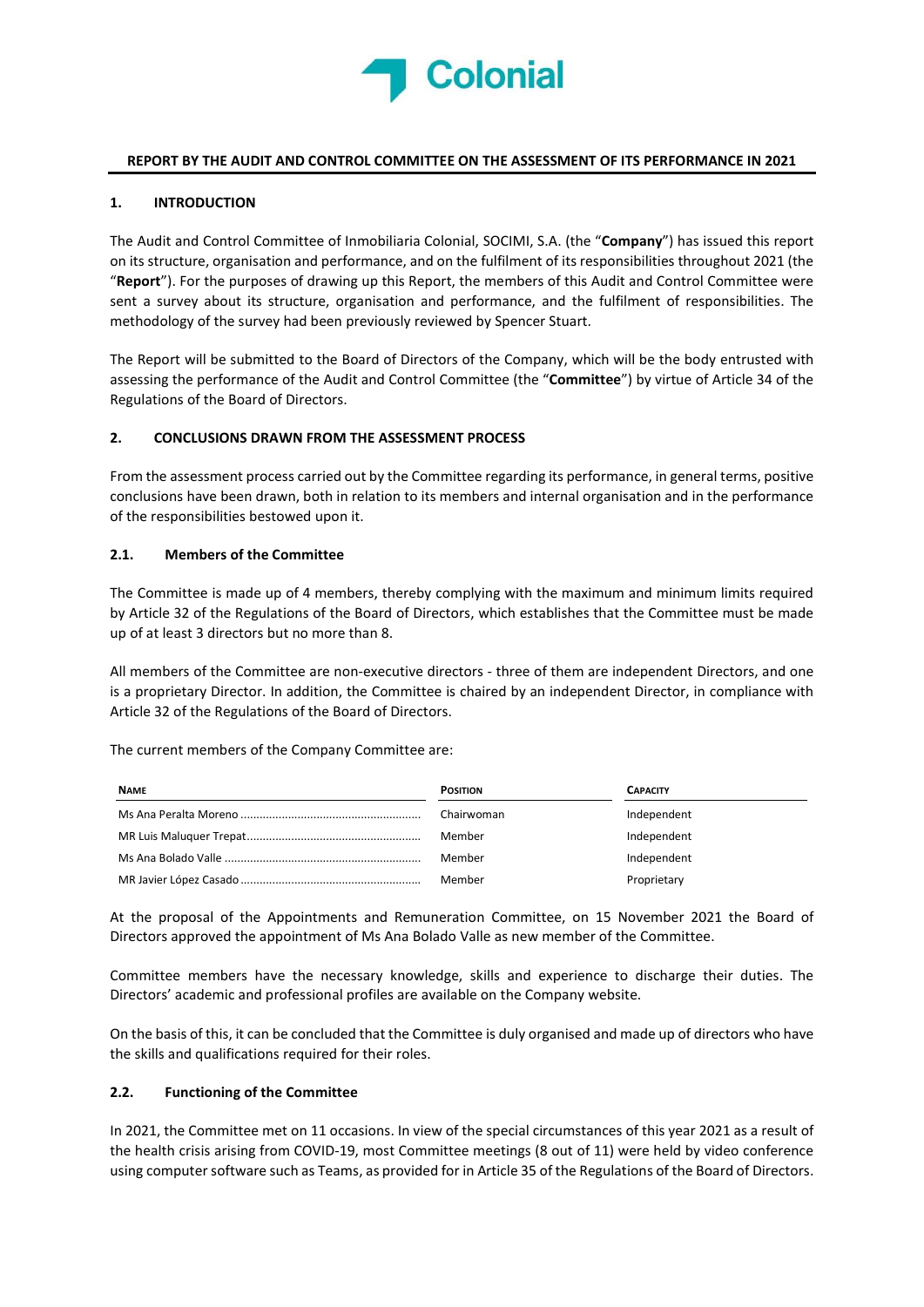

At each of the aforementioned sessions, the Secretary acknowledged the identity of all present members of the Committee. Consequently, the Committee fulfilled its obligation to meet with the frequency required to carry out its functions in an effective manner.

Regarding the preparation and running of the meetings, the Chairwoman of the Committee calls meetings with sufficient notice, which must be attended regularly by the Directors. Without prejudice to the foregoing, in the event that Committee members are unable to attend for justified reasons, they may delegate their vote to another Director, providing the proxy with instructions. However, in 2021 all members of the Committee attended 100 % of meetings without proxy.

Additionally, prior to each meeting, the members of the Committee are provided with the information on the agenda, thereby encouraging them to participate actively and to reach informed agreements.

In addition to the members of the Committee, all the meetings convened were attended by the Chief Internal Auditor, the Director of Legal Advice and Regulatory Compliance, and the Deputy Secretary to the Board of Directors as guests. Likewise, when necessary, the following people, among others, attended as guests: (i) the advisor to the Committee; (ii) the CEO; (iii) the Corporate General Manager; (iv) the Chief Financial Officer; and (v) the Director of Corporate Development. Furthermore, 5 Committee meetings were attended by representatives of the external auditor PricewaterhouseCoopers (PwC).

Finally, it must be stipulated that the Secretary recorded the minutes of all the meetings held, setting out the proceedings, contents, deliberations and agreements adopted. The minutes of Committee meetings were given to all members of the Committee and are available to all Directors.

In accordance with the foregoing, it has been concluded that the Committee complies with the Operating Rules established by the Company Bylaws and the Regulations of the Board of Directors, and it is organised correctly and efficiently to perform its duties and for its purposes.

#### 2.3. Scope of powers of Committee

The Committee efficiently fulfills the duties it has been entrusted with in accordance with Article 32 of the Regulations of the Board of Directors. The Committee thus has the following duties (among others):

- Report on shareholder issues that arise in connection with matters that are within the Committee's powers at General Meetings, as well as on the results of the audit, explaining how it has contributed to the integrity of the financial information and the role that the committee has played in this process.
- Supervise the effectiveness of the internal controls of the Company, the internal audit and the risk management systems, and discuss with the accounts auditor the significant weaknesses in the internal control system detected over the course of the audit, all without interfering with its independence. To this end, and where applicable, it may submit recommendations or proposals to the Board of Directors within the corresponding time frame for subsequent follow-up.
- Submit to the Board for approval a report on the control and risk management policy, which identifies or establishes at least: (i) types of financial and non-financial risks (including operational, technological, legal, business, environmental, political and reputational risks, including those relating to corruption) that the company faces, including financial and economic risks, contingent liabilities and other risks not found on balance sheets; (ii) a risk control and management model based on different levels, which will include a specialised risk committee whenever sectoral rules provide for it or when the Company deems it appropriate; (iii) the risk level that the Company considers acceptable; (iv) the measures planned to mitigate the impact of identified risks, should they materialise; and (v) the information and internal control systems to be used to control and manage the above-mentioned risks, including contingent liabilities and off-balance sheet risks.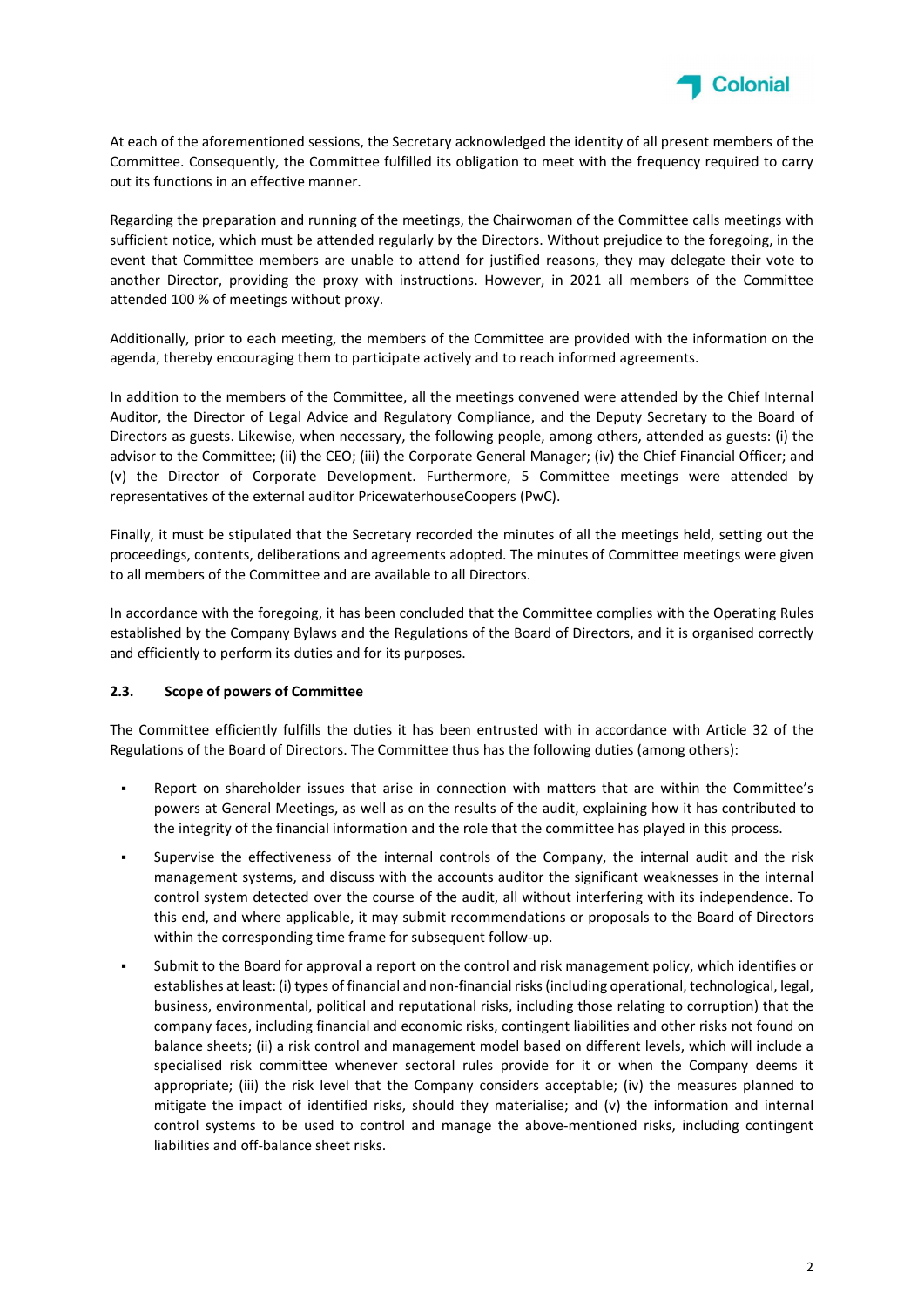

- Directly supervise how the internal control and risk management functions are performed by one of the Company's officers or internal departments that has been expressly assigned the following functions: (i) to ensure the proper functioning of the control and risk management systems and, in particular, that all the important risks that affect the Company are adequately identified, managed and quantified; (ii) to actively participate in the development of a risk strategy and to take part in the important decisions concerning risk management; and (iii) to ensure that the control and risk management systems in place adequately mitigate the risks within the framework of the policy defined by the Board of Directors.
- Supervise the process of preparing and presenting the required financial information and present recommendations or proposals to the Board of Directors, directed to protecting its integrity.
- Supervise the unit in charge of the internal audit to ensure the proper functioning of the information and internal control systems, which is functionally dependent on the non-executive Chairman of the Board of Directors or the Committee. The head of said unit shall present an annual work programme to the Committee for its approval, or for approval by the Board of Directors if appropriate, and shall report directly to the Committee on its implementation, including any incidents and limitations to the scope that may arise during execution, as well as on the outcome and follow-up of its recommendations, submitting a report on its performance at the end of each year.
- Regarding the information and internal control systems: (i) supervise and assess the process of preparing and the integrity of financial and non-financial information, as well as financial and non-financial risk control and management systems relating to the Company and, where applicable, to the Group (including operational, technological, legal, social, environmental, political, reputational, and corruption-related risks), reviewing compliance with the regulatory requirements, the proper delimitation of its scope of consolidation and the correct application of accounting principles; (ii) ensure the independence and effectiveness of the internal audit processes, propose the election, appointment and removal of the head of the internal audit unit in addition to proposing the budget for this unit; approve or, where applicable, propose the Board of Directors' approval of the internal audit's orientation and annual work plan, ensuring that its work is focused mainly on relevant risks (including reputational risks); receive regular information on their activities and verify that senior management is taking into account the conclusions and recommendations of the Committee's reports; and (iii) ensure in general that the policies and systems in place regarding internal control are effectively applied in practice. In addition, the Committee may establish and monitor a mechanism to report any potentially significant irregularities regarding finance, accounting or any other areas related to the Company that may come to its attention within the Company or the Group. This mechanism must ensure confidentiality and, in any case, provide for cases in which the reporting can be made anonymously, respecting the rights of the whistleblower and the reported party.
- Act as a communications channel between the board of directors and the Company's external auditor, assessing the results of each audit. Also, with respect to the external auditor, it shall: (i) submit proposals to the Board of Directors to elect, appoint, reelect and remove the auditor and take responsibility for the selection process pursuant to current legislation as well as the conditions of his/her contract; (ii) regularly obtain information from the auditor on the audit plan and how it is being executed; and (iii) preserve the independence of the external auditor in the performance of his/her duties.

The Committee shall also be responsible for: (i) examining the circumstances behind the resignation of the external auditor, if this were to occur; (ii) ensuring that the remuneration for the external auditor's work does not compromise their integrity or independence; (iii) ensuring that the Company reports the change of auditor through the Spanish Securities Market Commission (CNMV), attaching a statement mentioning and providing details of any disagreements the Company may have had with the outgoing auditor; and (iv) ensuring that the Company and the external auditor adhere to current laws and regulations regarding the provision of non-audit services as well as the limits on the auditor's business concentration and, in general, all other rules on auditor independence.

 Establish the proper relations with the external auditor to receive information on such matters as may imply threats to their independence for their examination by the Committee and any others relating to the process of development of the audit of accounts and, where applicable, the authorisation of services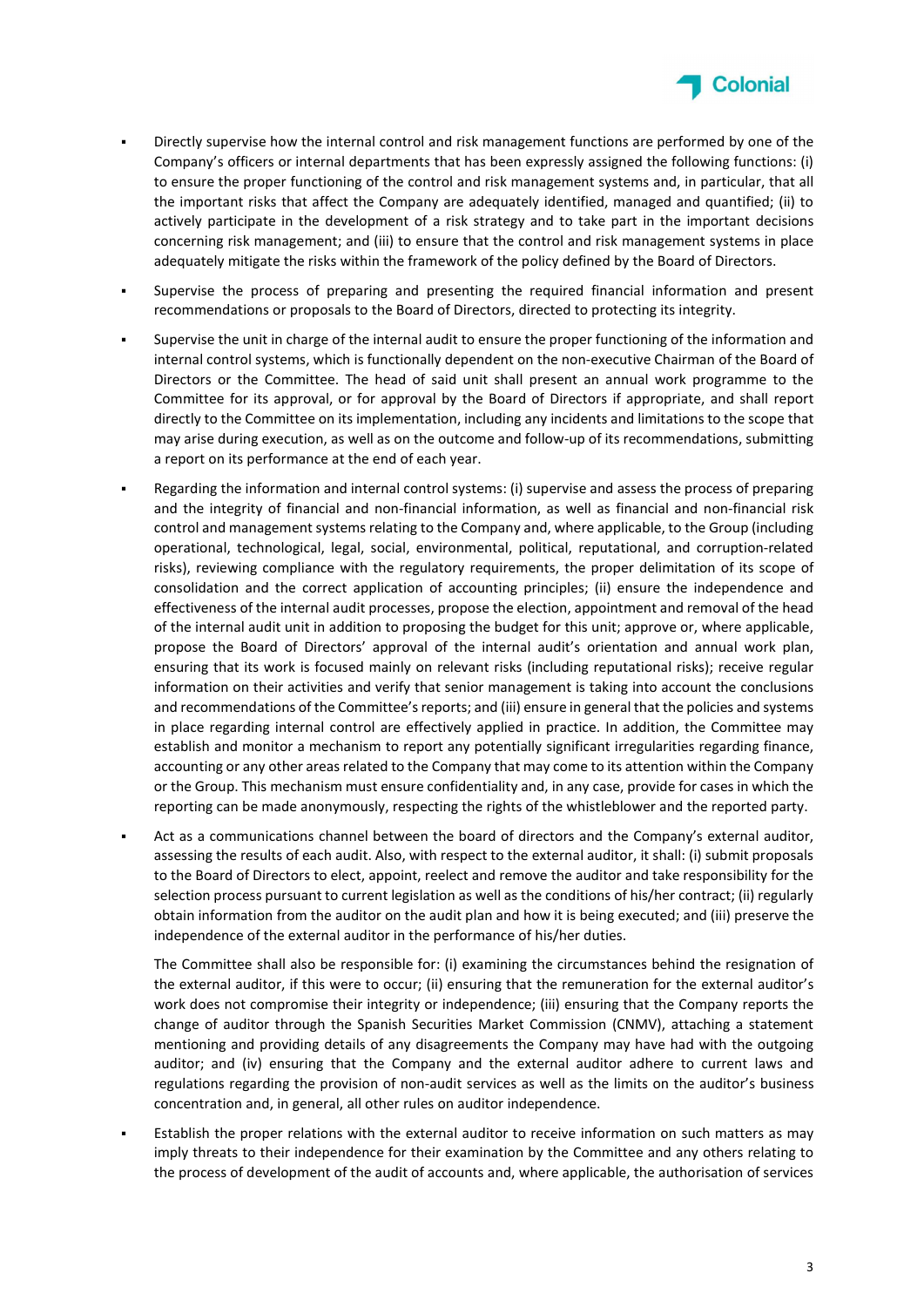

other than those prohibited, upon the terms established by current regulations, regarding the system of independence, and such other communications established in the accounts auditing laws and auditing standards. In any case, each year, the external auditors shall be required to furnish a statement of their independence with respect to the Company or entities related directly or indirectly thereto, as well as detailed and separate information on any manner of additional services of any kind provided and the related fees received from these entities by the external auditor or entities related thereto in accordance with the governing accounts audits.

- Issue annually, prior to the issue of the accounts auditing report, a report stating an opinion as to whether the independence of the accounts auditors or auditing companies were compromised. This report shall, in any case, contain the evaluation of the provision of each and every additional service referred to in the preceding section, considered individually and as a whole, other than legal audit services in relation to the rules on independence or in accordance with the audit regulations.
- Report on related transactions to be approved by the General Meeting of Shareholders or the Board of Directors and supervise the Company's internal procedure for transactions whose approval has been delegated.
- Report to the Board of Directors in advance on all matters envisaged by law, the Company Bylaws and the Regulations of the Board of Directors, in particular in relation to the following matters: a) financial information and the management report, which shall include, where applicable, the mandatory nonfinancial information required to be published by the Company on a regular basis; and b) the creation or acquisition of holdings in special purpose vehicles or entities based in countries or territories considered to be tax havens.
- Monitor compliance with the Company's environmental and social policies and rules and its internal codes of conduct. For these purposes, the Committee shall be specifically assigned the following minimum functions: (i) monitoring compliance with the company's internal codes of conduct; (ii) monitoring the application of the general policy regarding the communication of economic-financial, non-financial and corporate information, as well as communications with shareholders and investors, proxy advisors, and other stakeholders. It shall also monitor the way in which the Company communicates and contacts with small and medium-sized shareholders; (iii) assessing and periodically reviewing the company's environmental and social policy; (iv) monitoring that the company's environmental and social practices are aligned with the established strategy and policy; (v) monitoring and evaluating the relationship with stakeholders.
- Issue a report to the Board of Directors on the economic conditions, accounting impact and, in particular, the proposed exchange ratio following an analysis performed after the Committee has been informed of the structural and corporate modification operations planned by the Company.
- Issue those reports and proposals that may be requested by the Board of Directors or its Chairman and are within the powers of the Audit and Control Committee, as well as those that may be deemed appropriate for the Committee to best perform its functions, especially reports on proposed amendments to the Regulations of the Board of Directors.
- Prepare an annual report on the activities of the Committee, which must be included in the management report.
- Propose to the Board of Directors any other matters deemed applicable in the matters within its scope of authority.

# 2.4. Activities Carried Out during Fiscal Year 2021

Below are the main activities carried out by the Committee in 2021: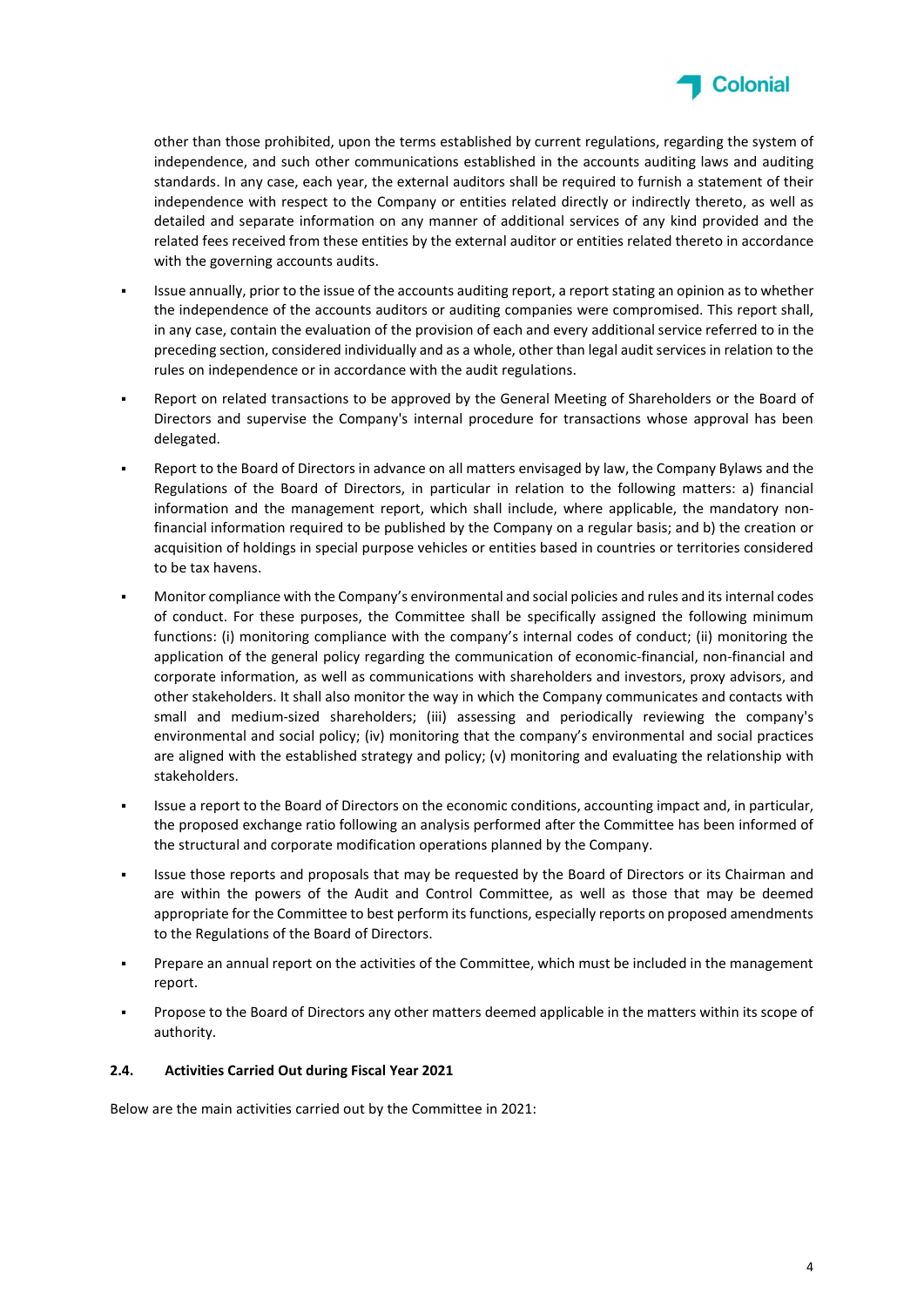

#### Economic and financial information

In the period under analysis, the Committee analysed, before presenting its findings to the Board of Directors, the process of drawing up: (i) the annual financial information for the year 2020, which includes, among others, the individual and consolidated annual financial statements and the management reports; (ii) the financial information for Q1 and Q3 of 2021; and (iii) the half-yearly financial report for the first half of the year 2021.

The Committee was supported in this process by the internal auditor, the Corporate General Manager, the Chief Financial Officer, the Chief of Corporate Development, Management Control and Investor Relations, and the external auditor.

The Committee carried out the financial oversight by means of a constant process throughout the year, monitoring the performance of the main milestones and salient figures of the balance sheet, the income statement and the financial reports. The Committee oversaw the processes of drawing up the relevant financial information, always in accordance with the pre-established accounting criteria, the applicable laws and regulations and any additional information that was deemed to be necessary or desirable.

In addition, the Committee has been fully aware of the problems caused by the spread of the COVID-19 health crisis and its impact on the Company. The Committee thus oversaw in 2021 the various actions carried out by the Company in relation to matters within its remit. The most noteworthy of these were: the monitoring of the endowment of various provisions and their subsequent reversal, in spite of not exceeding the materiality threshold to cover expected future defaults, as well as potential future risks resulting from the negative impact of COVID-19.

#### Internal Control Systems

As part of its duties, the Committee oversaw the proper operation and implementation of the internal control systems established and presented by the Company's internal auditor, as well as the risk management systems in the process of drawing up the financial information, including tax risks.

The analysis covered, among others, the control of financial and non-financial information in ESG matters, the tax risk control system, and the risk control systems relating to the security of information systems. In this regard, it deemed the conclusions received to be favourable as per the requirements of the applicable laws and regulations, helping ensure that the financial and non-financial information had been properly drawn up in accordance with the necessary controls and procedures for this purpose. The Committee submitted its report with its favourable opinion to the Board of Directors.

More specifically, the Committee was duly informed about the Internal Control over Financial Reporting system (ICFR). In relation to this, no incidents or weaknesses were identified in the appropriate checks carried out, leading to the conclusion that the Internal Control over Financial Reporting system had worked correctly.

In addition, throughout 2021 the Committee was duly informed by the internal auditor of the most relevant facts, updates and recommendations arising in the work carried out, and it drew up the report on the risk management and control policy proposed for approval by the Board of Directors.

Furthermore, throughout 2021 the Committee oversaw the updating of the corporate risk map presented by the internal auditor and the progress of the various risks and the control measures taken to mitigate them, which were then presented to the Board of Directors.

#### Relations with the External Auditor

The Committee established the necessary relations with the Company's external auditor, PriceWaterhouseCoopers (PwC), to ensure the quality and integrity of the financial information. Five Committee meetings were attended by representatives of the external auditor for this purpose. Pursuant to its duties, the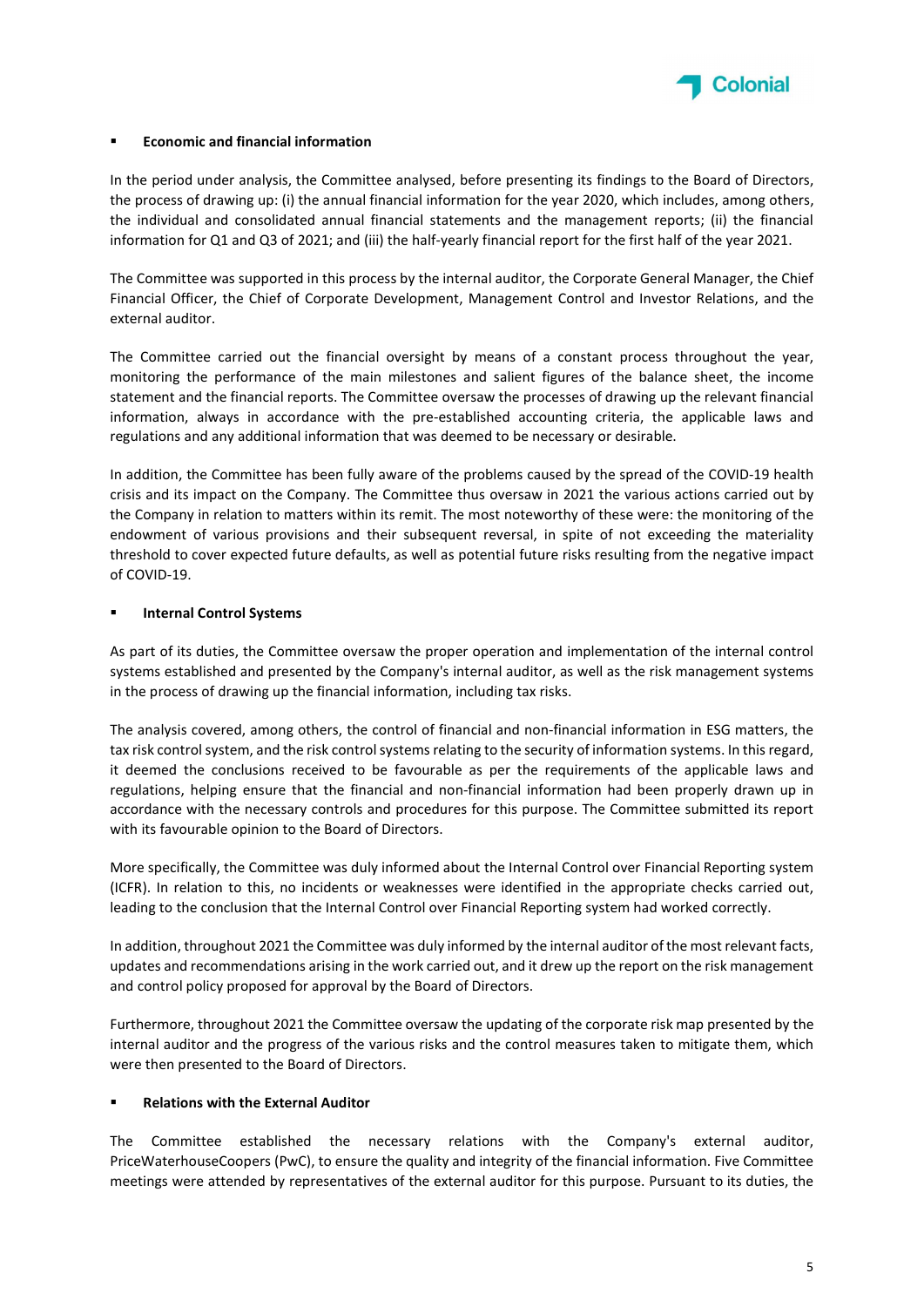

Committee has acted as a communications channel between the Board of Directors and the Company's external auditor, assessing the results of each audit.

The external auditor also provided non-audit services, of which the Committee was duly informed. These included, for example, various services under bond issue agreements and financing contracts or in relation to the independent review of the ESG indicators in the Integrated Annual Report. The sums accrued were included in the non-external-audit services and were authorised by the Committee.

The people in charge at the external auditor were given the opportunity to attend various Committee meetings, and the Committee had access to direct information on its strategy and work plan, the progress of its work and its significant findings at all times.

In addition, the Committee issued the relevant favourable report on the external auditor's independence.

Furthermore, the Committee approved the proposal for the re-election of the external auditor for 2022, assuming responsibility for the selection process as provided for in the current laws and regulations, and the terms and conditions of the hiring contract.

Finally, the Committee was regularly kept up to date by the external auditor about the Company's performance regarding the most significant risks to which it was exposed, which included, among others, those relating to integrated risk management and the ESG indicator review service.

#### Internal Audit

The Committee approved the "Annual Internal Audit Plan" for 2021.

Furthermore, the Committee oversaw the progress and degree of compliance of the aforementioned "Annual Internal Audit Plan" for 2021 and was updated on a regular basis regarding the adjustments being made to the plan. The reports received by the Committee emphasised the area's structure and operation and included an analysis of the main activities carried out during 2021 and the priorities for 2022. Finally, the Committee approved the planning submitted by the internal auditor.

In relation to this, the Committee was able to analyse the results of the most significant tasks carried out by the internal auditor, which included, among others, monitoring the financial information control system, the ESG indicator control system, analysing the concentration of different suppliers at the Company, as well as specific audits on the hiring of significant suppliers, audits on client leases, coworking-related contracts, and reviewing payroll-related processes. Furthermore, the Committee analysed the results of specific tasks carried out in the field of cybersecurity.

It was also informed of, and monitored, the degree of compliance with the recommendations made by the internal auditor in its work.

Finally, the internal auditor provided the Committee with various reports on the external auditor's independence in connection with the audit and non-audit services rendered by PwC to the Colonial Group in 2021.

#### Tax Risks

During 2021, the Committee constantly monitored the main tax risk-related issues, overseeing at all times the tax management carried out by the various departments in charge of such matters. Its analysis focused, among other things, on the potential impact of a change to the legal tax regime applicable to listed REITs and on the analysis of the potential impact of the main transactions carried out by the Company in 2021. In order to carry out this analysis, the Company's financial management submitted the 2020 tax report to the members of the Committee.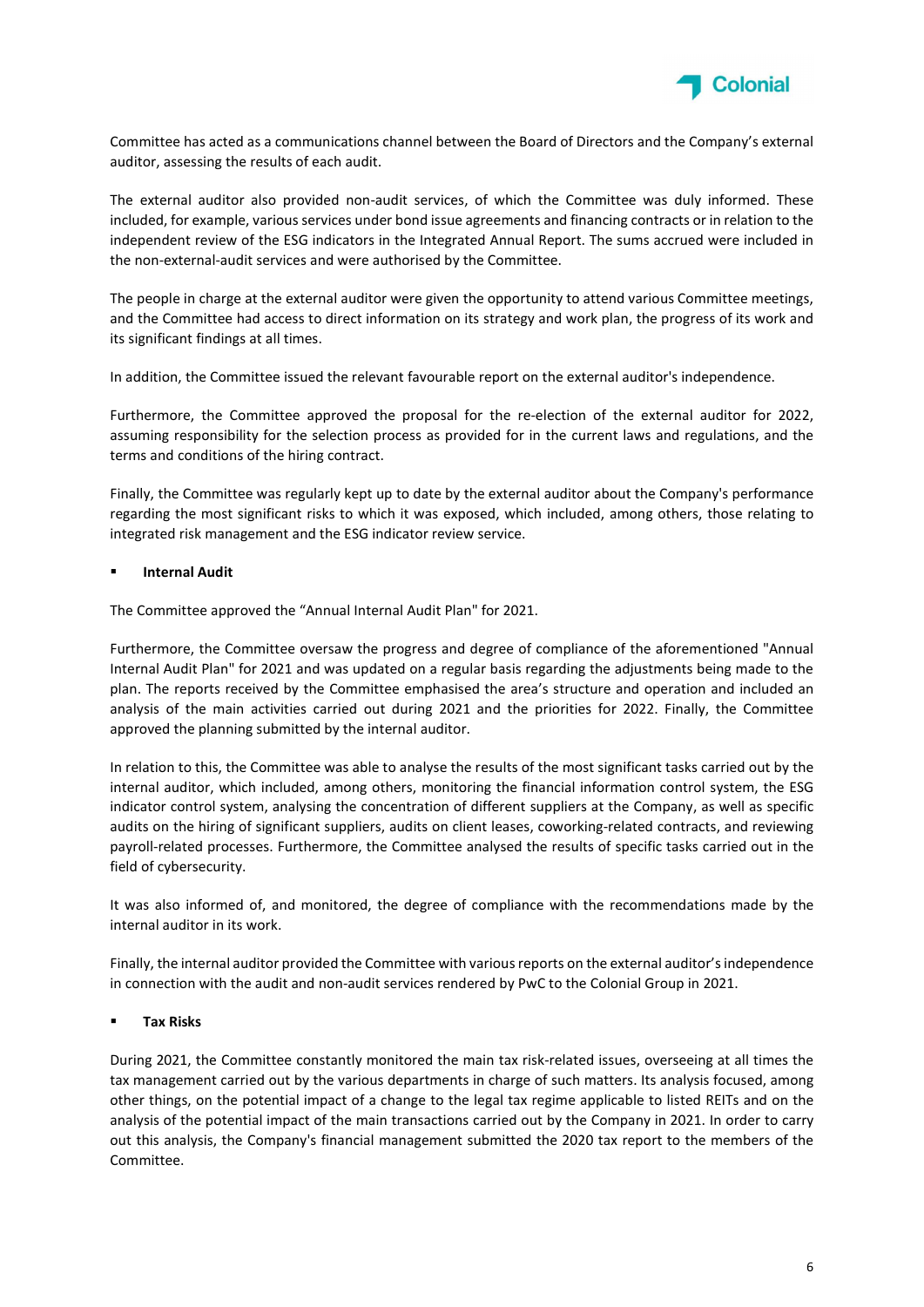

The Committee also studied in detail the recommendations of the Compromiso y Transparencia foundation, which drives collective initiatives to promote transparency, good governance and social commitment in companies, in particular fiscal transparency for IBEX-35 listed companies. The Committee thus analysed the enhanced fiscal transparency report submitted by the Company in the framework of the code of good tax practices.

Furthermore, based on the report provided by the Company's financial management, the Committee analysed the map of the main tax risks and the relevant controls in place.

## Corporate Transactions

The most relevant corporate transactions planned by the Company, as well as the potential structural changes to be made by it, were reported to the Committee in a timely manner. To enable it to perform its analysis, the Committee had access to the information and related analyses furnished by the relevant departments of the Company.

For this purpose, the Committee provided the Board of Directors with the mandatory report on financial conditions and accounting impact and, in particular, on the proposed exchange ratio, after analysing the takeover bid for the entirety of SFL's share capital (a subsidiary of the Company) made in 2021.

### Related-Party Transactions

The Committee is responsible for reporting on related-party transactions to be approved by the General Meeting of Shareholders or the Board of Directors and for overseeing the Company's internal procedure for transactions whose approval has been delegated.

During 2021, the Committee was duly informed of any potential related-party transactions, in particular those involving directors and executives of the Company in the context of the Company's takeover bid for SFL (a subsidiary of the Company). The Committee reported favourably on such potential related-party transactions.

# Corporate Governance

As a preliminary step prior to the Board of Directors' approval, the Committee approved the Annual Corporate Governance Report for 2020.

Furthermore, the Committee oversaw compliance with the rules of the internal codes of conduct, promoting and driving a culture of compliance with the laws and regulations applicable to the Company, as well as its corporate texts, among all members of the organisation. Furthermore, it has monitored compliance with the general policy on the communication of economic-financial, non-financial and corporate information, as well as on communications with shareholders and investors, proxy advisors and other stakeholders.

#### **Regulatory Compliance**

The Committee also remained in constant contact with the Regulatory Compliance Unit, which is in charge of monitoring updates to laws and regulations and legislative developments, overseeing the money laundering and security reports produced by an independent expert and analysing those matters requiring its analysis in the field of data protection. One of the priorities for 2021 in connection with this was to make technical improvements in this field to ensure the protection of personal data.

Furthermore, during the year, the Committee monitored the drawing up of the Company's anti-corruption policy, which reflects the recommendations made by the Committee at its various meetings. It was thus agreed to report favourably on the wording of the anti-corruption policy to the Board of Directors for its approval.